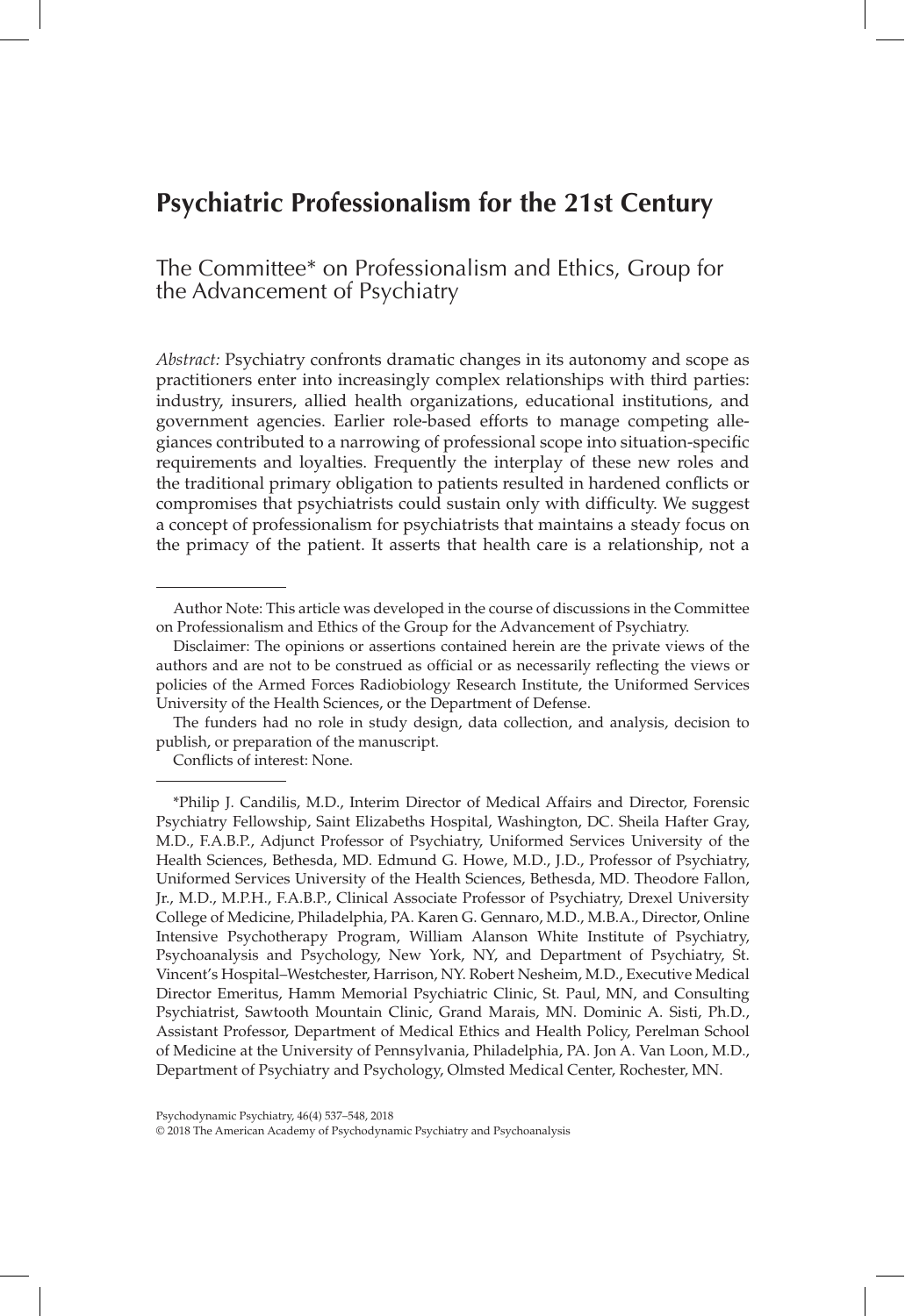consumer good. Looking beyond management of competing roles and compromise solutions, we appeal to a definition of professionalism that moves away from the splintering of roles and acceptance of conflicts of commitment and toward a unitary, stable, and morally protective foundation for contemporary psychiatric practice.

*Keywords:* ethics, professionalism, patient-centered

# **PSYCHIATRY AS A UNIFIED PROFESSION**

Professionalism was conceptualized historically as the affirmation of a group's mission within society. Physicians took oaths that identified a tripartite altruistic commitment to improve the health of patients, accept stewardship over a specialized knowledge base, and train their successors. Uniting research and teaching with the health care of the community, physicians supported their assertion of special privileges, including the right of self-regulation and, at times, the treatment of individuals over their objection.

Psychiatry—like medicine generally—now confronts dramatic changes in its autonomy and scope as practitioners enter increasingly complex relationships with third parties, from insurers and employers, to government and quasi-governmental agencies. Professional obligations to patients are further muddled by conflicts of commitment and mitigation policies based on role-specific duties that vary by practice setting. The effort within medicine to align secondary interests, largely financial, with patient interests has created a language of "confluence" that improperly equates competing interests with medicine's primary commitment to the patient (Cappola & Fitzgerald, 2015).

The Committee on Professionalism and Ethics of the Group for the Advancement of Psychiatry suggests that role-based definitions of professionalism, which may have been appropriate when medicine was a free-standing individual enterprise, now create an unsustainable view of psychiatry's mission. The narrowing scope of physicians' autonomy signaled by tightened economic controls interferes with patient–physician collaboration and the expected advocacy for personalized treatment. The subsequent erosion of patient primacy within complex thirdparty relationships diminishes our claim to autonomy by virtue of special training (Wynia, Latham, Kao, Berg, & Emanuel, 1999). Moreover, this kind of professionalism evades consideration of the underlying moral basis of the work. It is time to examine—and perhaps to rede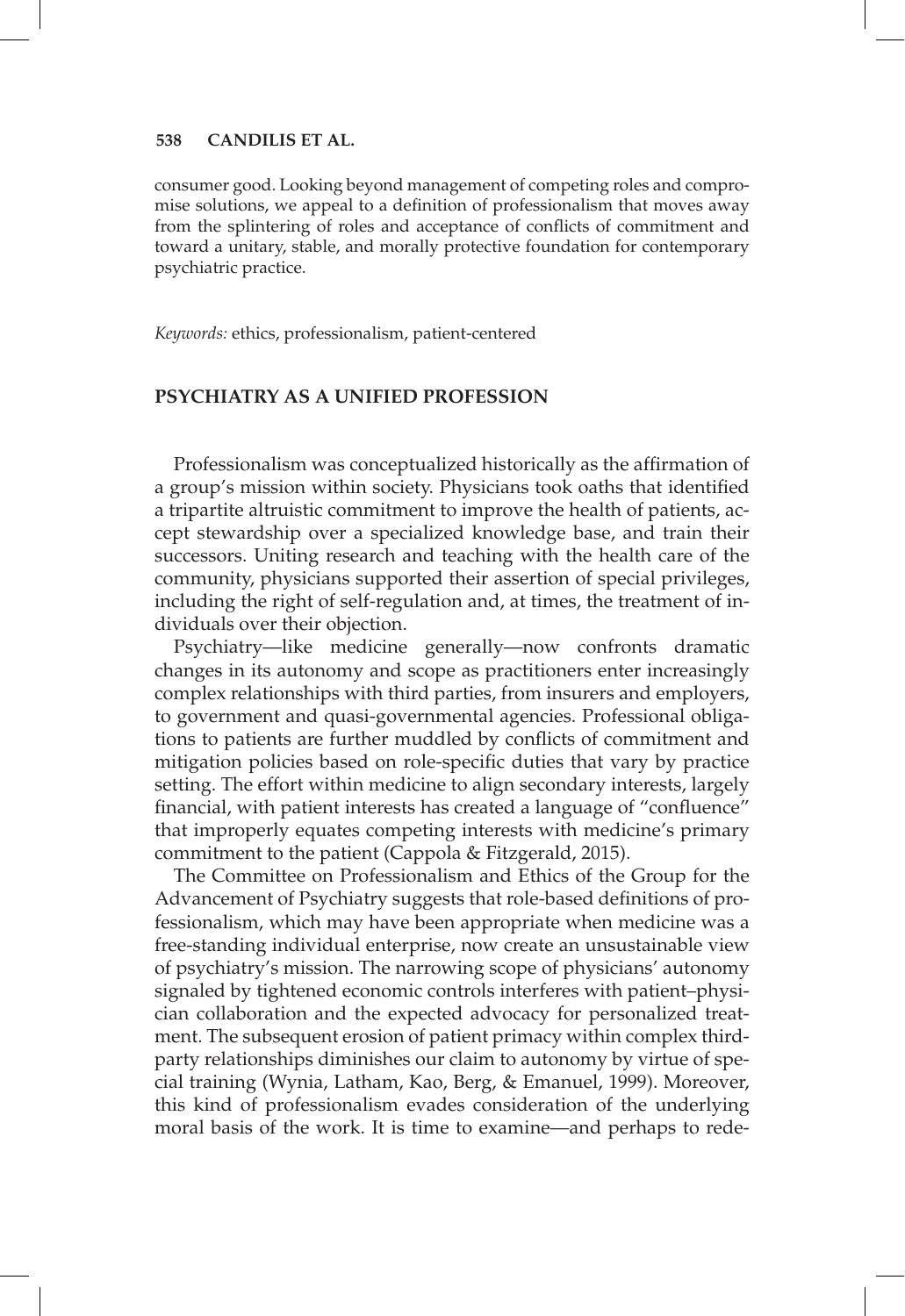fine—the core notions of professionalism, and to develop guidance for ethical practice in a time of increasing economic and social complexity.

# **PROFESSIONAL AUTONOMY AND THREATS TO PATIENT PRIMACY**

Contemporary conceptualizations of professionalism are often traced to the role morality of 19th-century English philosopher F. H. Bradley (1876). Reacting to the moral absolutes of his time, Bradley located moral understanding in the cultural and historical settings of his day: one's place in the social order determined one's obligations in society.

This theory differed from previous attempts to define a common morality by the presence of virtues, a social contract, or universal principles (Aristotle, 350 b.c.e.; Kant, 1785; Rousseau, 1762). It resonated strongly for professions seeking to establish their social standing and maintain their autonomy. Medical groups consequently adopted ethics codes—often based on the Hippocratic Oath—and laid claim to a status that would allow them to regulate themselves and guard their practice against incursions by outsiders.

When medicine was a cottage industry, this kind of professional autonomy may have been possible, even desirable, but with an expansion of psychiatric practice beyond treating individual patients it is a model that is no longer tenable. Indeed, economic movements affecting professional autonomy are reflected in a language of commodification that identifies clinicians as "providers." Quality assurance review by non-clinicians has overtaken peer review, and politicians can determine the content of consent discussions. This is now a stark new reality in the controversies over conversations about guns in the home and in new informed consent requirements for abortion procedures (Guttmacher Institute, 2017; Wollschlaeger v. Governor of Florida, 2014). The requirement in five states that clinicians give women misleading information about a link between abortion and breast cancer during consent discussions intrudes into contemporary professional ethics as much as Florida's attempt to prohibit physicians from asking patients about access to firearms.

At the same time, calls for greater mental health coverage come from many constituencies. Notwithstanding current rollbacks, the Patient Protection and Affordable Care Act (2010) and the Mental Health Reform Act of 2015 are clear indications of this development. Public sector mental health programs are stressed because patients are more severely disabled and legally involved (Haupt, 2014), and the military must ex-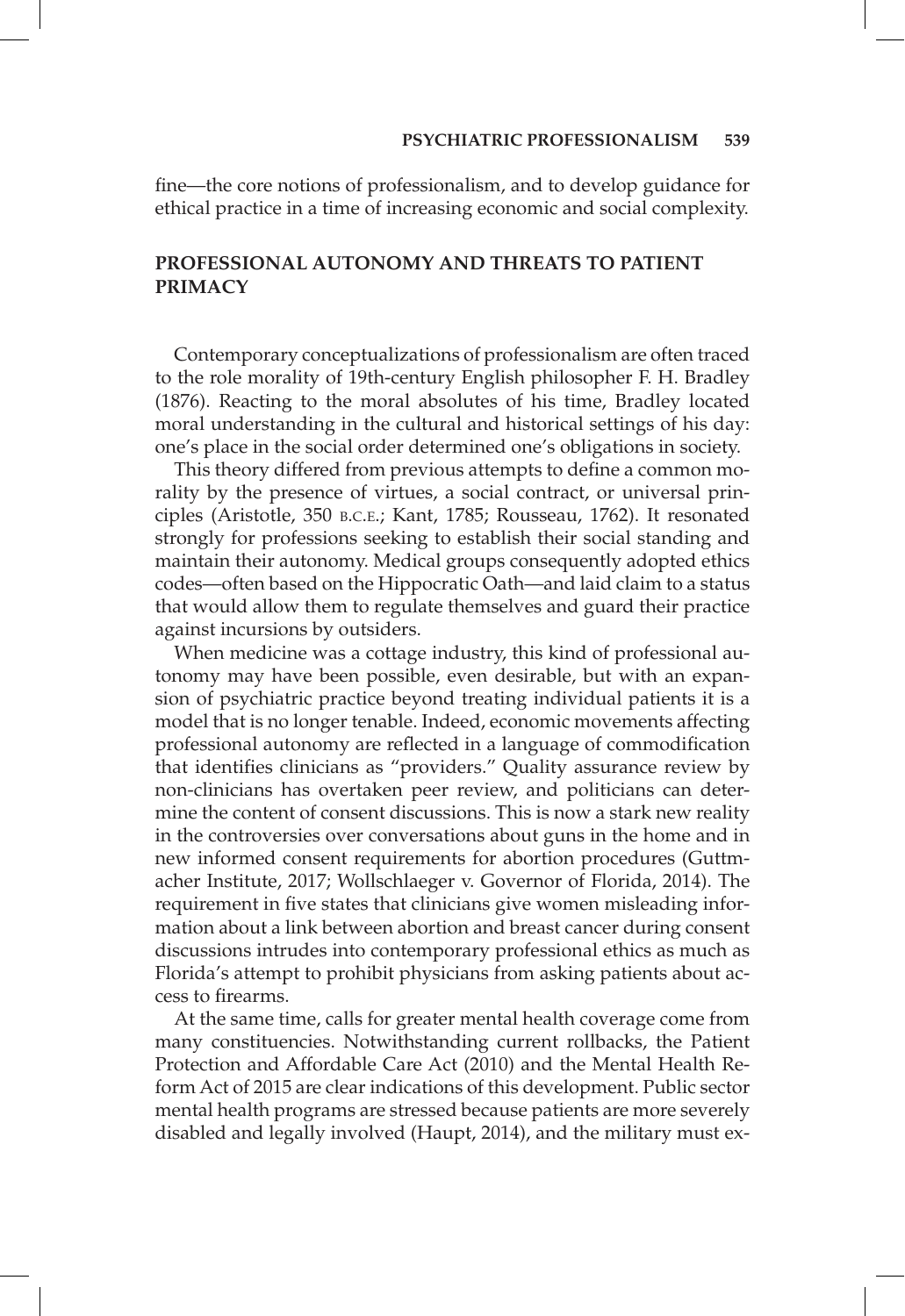pand services to returning veterans and their families. Limitation of financial resources undermines long-term planning in private practice, public sector, and military settings alike. These developments require psychiatrists to acknowledge broad ethical and professional claims on their expertise at a time when political, financial, and security interests clamor for primacy.

A diversified society that demands access to mental health resources expects more from physicians than an assertion of autonomy grounded in history and social standing. The fundamental claims of a society which privileges physicians by licensing them, of organizations and insurers which pay them, and regulatory bodies which oversee them, require a more complex understanding of professionalism than is currently available. It seems time for a more unitary approach to discussions of psychiatric professionalism.

Given the multiple claims on present-day psychiatrists, a dominant theme of contemporary professionalism is that of dual, or even multiple, agency. Recognizable from settings that put the physician's primary duty to the patient in competition with obligations to an institution, an employer, a community, or other patients, dual agency has been a framework for organizational, academic, correctional, and military psychiatry, as well as for managed systems of care. Balancing competing obligations, separating roles, avoiding conflicts of interest, and strengthening information disclosures, are commonplace attempts to attenuate these competing obligations. Yet, unacceptable interventions remain familiar, from incentivizing physicians to use specific treatments in oncology even though deviation from the protocol may be better for certain patients, to limiting second opinions by limiting a program's network (Hartzband & Groopman, 2014).

In dual agency analyses, the power of the greater good—often bolstered by outcomes data for populations—easily overcomes the individual patient. Unchecked utilitarian math has a profound effect on patient–physician relationships—relationships historically grounded in the dyadic interaction. As balancing budgets in state formularies and managed systems of care broadens a physician's obligations, the patient faces an uphill battle in asserting rights of physician fidelity, privacy, and optimal care.

In recognition of these persistent difficulties and the increasing pressures on the patient–physician relationship, we suggest that contemporary psychiatrists reject the splintering of obligations and unify competing duties into a clearer definition of psychiatric professionalism (Gray, 2009; Greenhalgh & Hurwitz, 1998; Wynia, Papadakis, Sullivan, & Hafferty, 2014).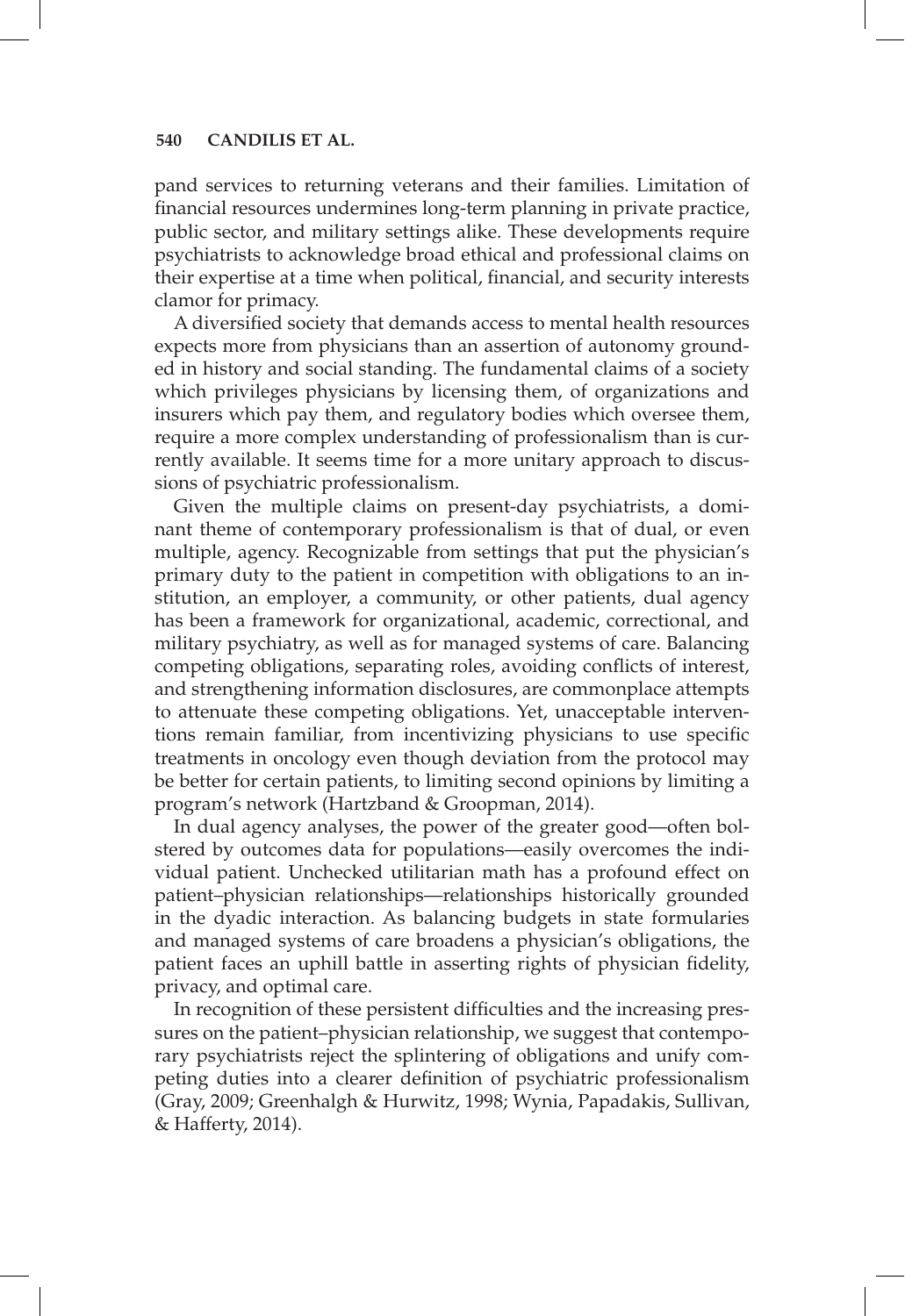# **A PROPOSAL FOR 21ST-CENTURY PROFESSIONALISM**

This proposal seeks to achieve change in several ways. First, it focuses on the intent and motivations that commonly influence behavior. Professional ethics refers to this more nuanced emphasis as a narrative ethic. It is recognizable in the biopsychosocial formulation in psychiatry and narrative-based medicine as a whole. As a tool that respects patients' perspectives, it values modesty as the cardinal professional virtue that guides physician behavior. It supports truly personalized treatment that considers patients' attainable goals and their optimal capacity to recover. The World Health Organization's statement aspiring to health as the patient's "complete, physical, mental, social well-being…" reflects this view (International Health Conference, 2002, p. 984).

The narrative account of the patient–physician interaction includes influences that are outside the common institutional power structure and thus less commonly considered—the social and cultural features of non-dominant or historically oppressed groups. This is particularly important in settings not purely devoted to patient care and that are more heavily populated by non-dominant groups: the judicial and correctional systems, and the military (Gray, 1999; Griffith, 1998; Howe, 1989). Similarly, psychiatrists working in disadvantaged communities or among those who experience a steep power gradient with treaters may recognize the usefulness of relational rather than institutional theory (Kim & Gray, 2009). Overall, a moral rather than contractual relationship can identify elements of a shared humanity that enhances the doctor-patient-physician relationship and improves sensitivity to cultural, systemic, and community differences. This approach is based not on role definitions or intellectual principles, but on person-to-person interactions and an appreciation of patients' narratives (Greenhalgh, 1999; Wynia et al., 1999). It counteracts forces that turn health into a commodity and physicians into providers by viewing health care as a relationship rather than a consumer good. From this perspective, professionalism is defined by the moral quality of the relationship between patient and psychiatrist (Ward, 2013; Wynia et al., 2014).

Reprioritizing competing narratives will not obviate the need to choose when resources are scarce. It does not resolve which model of financing healthcare is optimal. It does not relieve the tension between duties to warn and patient confidentiality, between school counselors and students' families, or prison security and inmate privacy. Narratives must still confront actuality and the general rules of social discourse: the appropriate use of available treatments, recognition of the limits of science, and the imperfection of clinical interventions.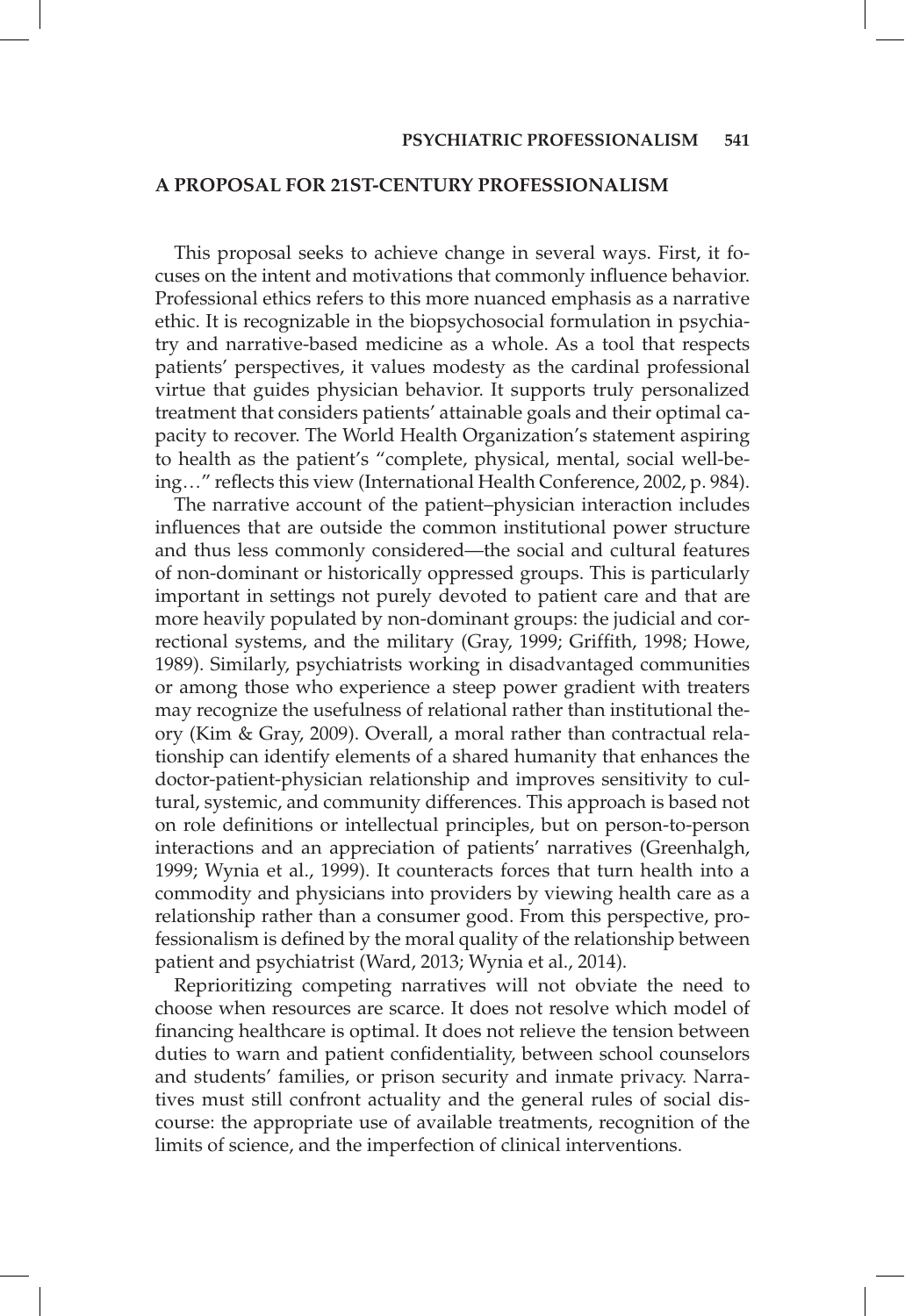But a relational patient-centered ethic is also not a naive rebuttal to the practical economics of the marketplace. Even for advocates of a forprofit healthcare system, there is empirical evidence on the effect of the clinical relationship on depression and substance use, as well as on adherence as a whole (American Psychiatric Association, 2006; Ikkos, McQueen, & St. John-Smith, 2011). Collaboratively taking patient preferences into account boosts both appointment and medication adherence. In poverty-stricken areas, where outcomes are poor and hospitals close psychiatric beds (or hospitals entirely) in favor of more lucrative medical-surgical wards, advocacy for patients and communities addresses both the need to diminish the economic burden of disease and the crisis of hospital solvency. Indeed, guiding principles that favor definitive treatment, improved quality of life over time, and the maintenance of good health remain central for all approaches that prioritize patient needs as well as economics.

A relational patient-centered professionalism offers a buffer against the social and economic controls that interfere with the patient–physician relationship. It supports an examination of the narratives, intentions, and motives of the parties involved, re-establishing primary patient–physician bonds by focusing on the journey to the treatment encounter. It moves beyond a simplistic balancing of the needs of powerful economic or social institutions against those of an individual patient.

This endeavor begins with an aspiration of professionalism as a "structurally stabilizing, morally protective force," and plants roots deeper than a clinician's work setting or technical proficiencies (Wynia et al., 1999, p. 1612). Certainly, the patient's environment will set limits or even economic restrictions; but a stabilizing, protective professionalism integrates the patient's perspective and his or her setting into patient-centered care. This will follow the patient's narrative, call for a collaborative response, and ultimately provide structure and stability. All parties can then evaluate conflicts between patients, professionals, and institutions by their adherence to this aspiration.

It seems likely that the professionalism we propose can also mitigate the emotional stress that psychiatrists encounter in practice settings that devalue their input and render them powerless against competing interests. It is a clear counter to the view of physicians as institutional assets and re-establishes them as partners with their patients in the task of recovery (Wolgast, 1992).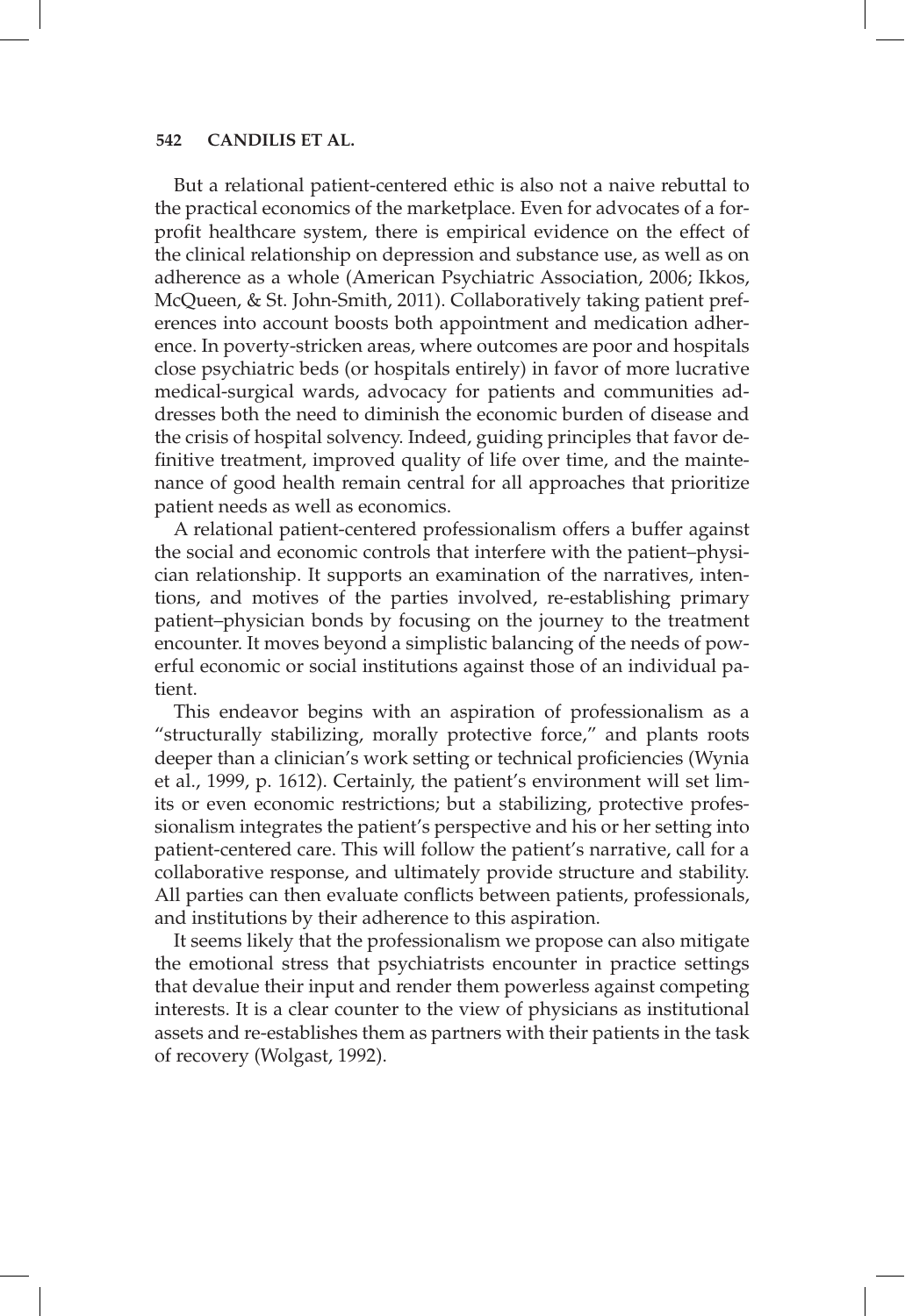# **PUTTING 21ST-CENTURY PROFESSIONALISM INTO PRACTICE**

This relational patient-first approach can be operationalized by a series of habits and skills already known to the profession (Dyer, 1988; Roberts & Hoop, 2008). They include the recognition of and efforts to reduce the power differentials between clinicians and the people they treat, and the rigorous examination of the professional's own biases and heuristics. Psychiatry is already a profession that values self-reflection. This forms a base from which to engage in practices that lead to definitive action. Self-reflection acknowledges the self-interest and subjectivity of the human condition, not only of patients but also of clinicians. It supports formation of a treatment relationship in which the physician's knowledge and skills and the patient's own illness experience are equally powerful. Effective care depends on the integrative work of physician and patient. So, we teach medical students that the patient knows what is wrong but may lack words to describe it, while the physician has the vocabulary but does not know what is wrong. The diagnosis emerges from their cooperative work within the doctor– patient relationship. Practicing openness and transparency, and obtaining consultation and education are among these habits and skills, and are already recognized by accreditation agencies such as the Accreditation Council on Graduate Medical Education (ACGME), which appropriately includes professionalism as an essential focus for developing psychiatrists.

A related skill for contemporary professionalism—and one previously outside psychiatry's purview—is purposefully seeking to "witness," not merely to narrate (Martinez, 2014). This concept is perhaps best known from the suffering of the prisoners in the Nazi concentration camps and owes much to those who provided testimony from that terrible setting (Frankl, 1946; Wiesel, 1960). Even when change cannot be achieved in the moment, witnessing—and professing when possible are habits and skills that enhance any patient–physician relationship and support a contemporary psychiatric professionalism.

A professionalism practiced in this way is sensitive to historic and cultural influences and seeks to apply similar sensibilities to every context in which psychiatrists and their patients interact. Like the view of a profession as a "structurally stabilizing, morally protective force," (Wynia et al., 1999, p. 1612) self-reflection and witnessing become sta-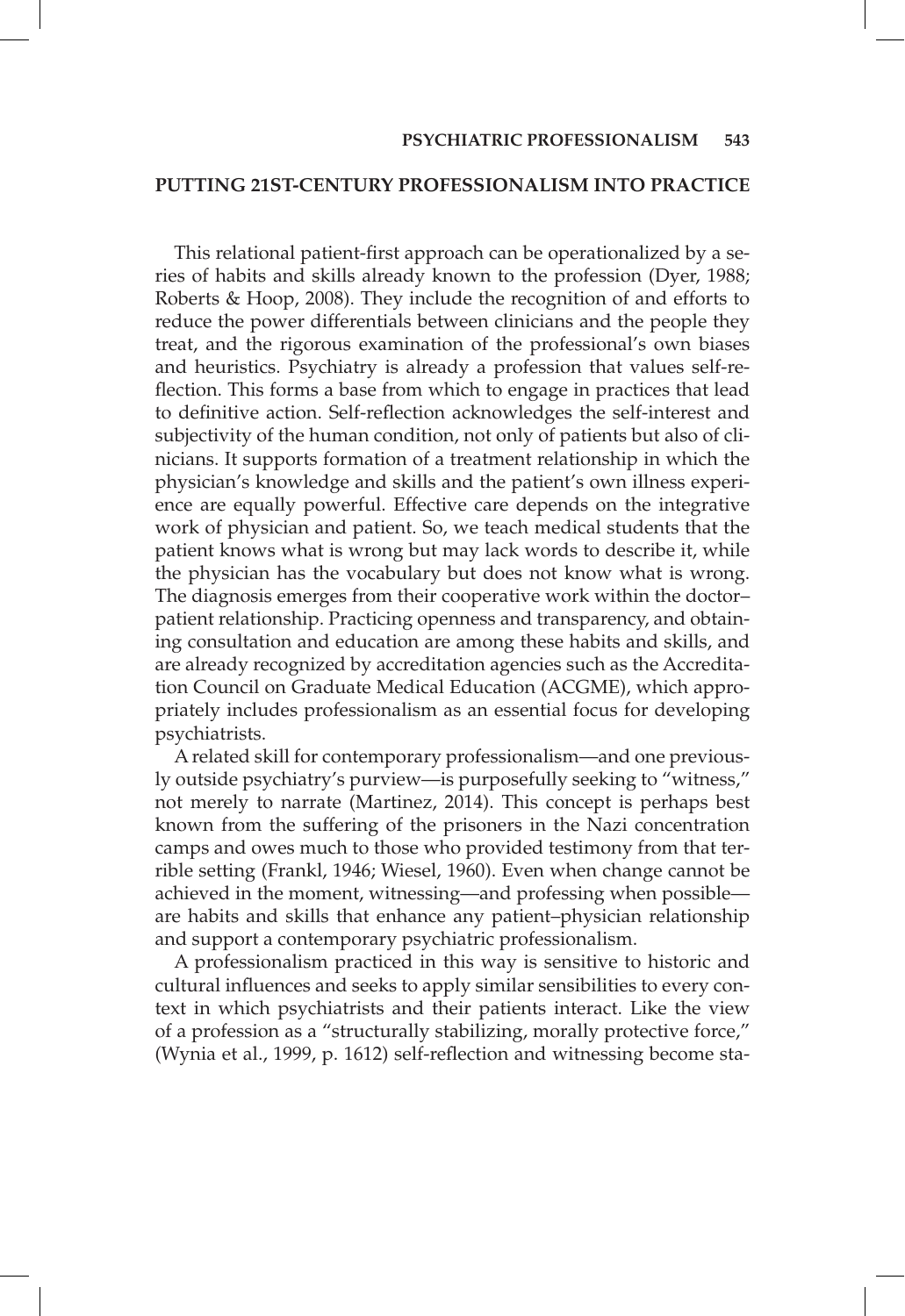bilizing influences that pursue personalized care as a primary professional obligation. The testimony of conflicted administrators who bore witness to the evolution of managed systems of care is a clear reminder of the power of this approach (Lazarus, 2010). Validating one's perspective with recognizable behaviors consequently stabilizes the profession even when the ground shifts and the rules appear to change. It elevates the human condition beyond the bounds of institutions and re-establishes the focus of physician interactions on relationships with individuals.

This view of professionalism was intimated by the classic *The Perspectives of Psychiatry* (McHugh & Slavney, 1998) and developed more fully for forensic psychiatry as Robust Professionalism (Candilis, Weinstock, & Martinez, 2007). McHugh and Slavney (1998), for example, wrote powerfully on the importance of seeing illness from all sides: not only from the perspective of a biological disease, but also from the perspective of the patient's personality, behaviors, and narrative, developing a multidimensional view of the person before them. This continues the tradition of physicians such as Francis Weld Peabody, who wrote almost a century ago, "One of the essential qualities of the clinician is interest in humanity, for the secret of the care of the patient is in caring for the patient" (Peabody, 1927, p. 882).

In contemporary situations of economic constraint, psychiatrists who maintain this patient-centered perspective may research and develop cost- or time-efficient treatments that maintain patient primacy. Menchaca and colleagues, for example, developed Intermittent Continuous Eclectic Therapy (ICE), a dynamic group psychotherapy that is useful for treating borderline personality disorder in public sector facilities (Menchaca, Pérez, & Peralta, 2007). Promoting patient-centered solutions is a clear ethical alternative to restricting formularies and limiting care.

In their discussion of Robust Professionalism, Candilis and colleagues (2007) similarly describe an approach to forensic psychiatry that integrates personal, professional, and community values. They consider this approach superior to role-based ethics because it resists the temptation to serve the system first. It is more sensitive to socioeconomic and cultural inequities and allows practitioners to answer to their profession and the individual rather than the immediate setting. Consequently, a robust professionalism values individuals above the systems that insure, imprison, adjudicate, or deploy them. It follows that in ordinary practice, physicians will advocate broad financing of and access to treatment and preventive services—patient-centered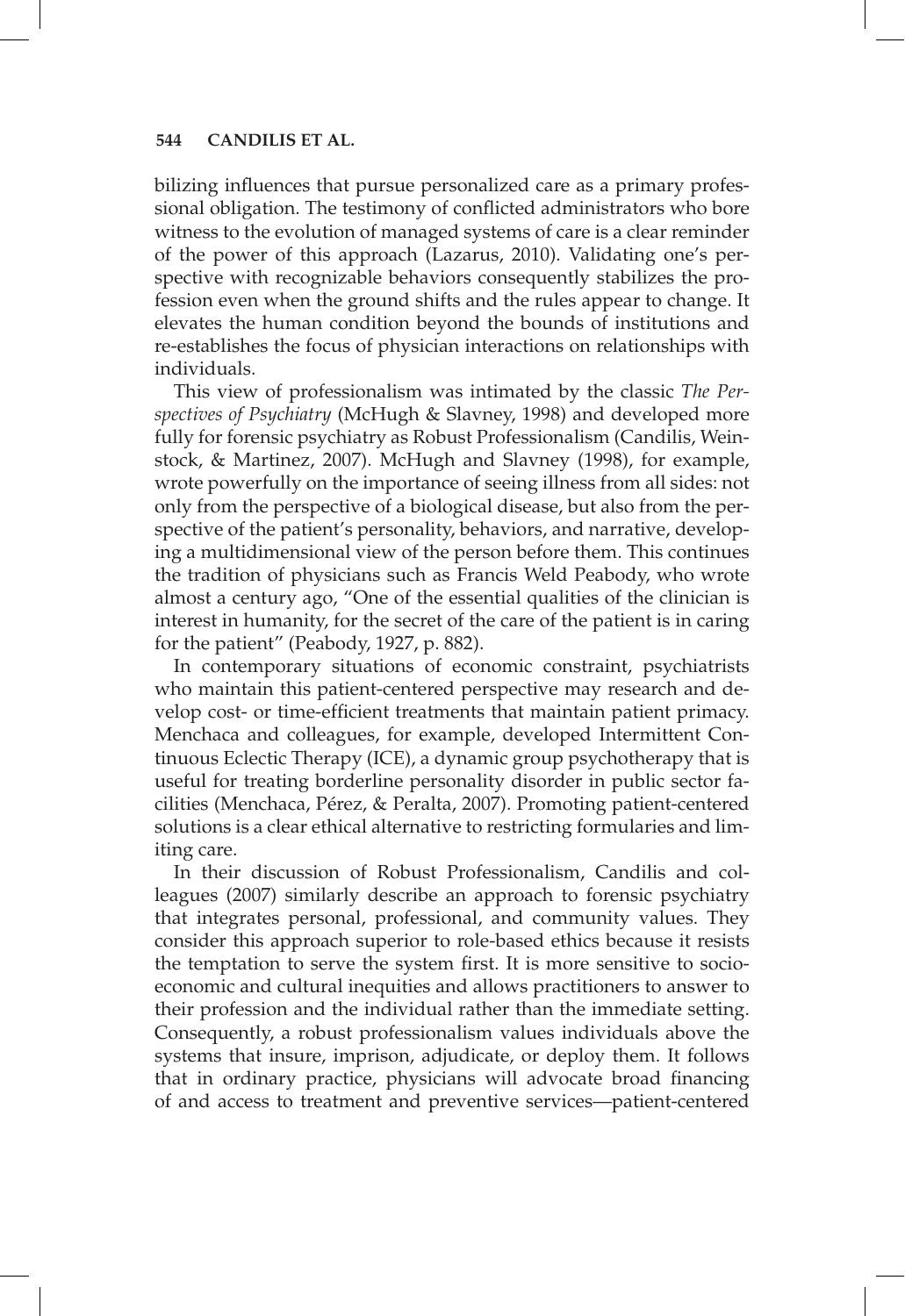themes that govern modern health care—and to work with a range of parties to achieve these goals.

For individual practitioners, a robust patient-centered ethic means that psychiatrists will work to enhance adaptive skills regardless of social or economic context; that they will place the patient's capacity for emotional growth ahead of organizational incentives and quotas. Moving from incentives that limit diagnostic tests or patient visits toward policies that optimize health over a lifetime are examples of strategies systems and governments may pursue in service to this ethic. Ethical treatment plans that take into account the patient's socioeconomic reality can mitigate impediments to adherence. In sum, this is a structurally supportive, morally protective professionalism that supports personal goals of function and well-being.

In daily practice, psychiatrists may use habits and skills that improve the patient relationship by underscoring openness and transparency; they can do more for the patient than offer information on the restrictions imposed by third party insurers; they can go beyond merely warning of the limits of confidentiality in correctional and forensic settings; they can offer explanations that lead to genuine informed consent for those entering clinical or research protocols.

Sensitivity to imbalances of power and to social and cultural influences is useful in overcoming the potential confinement of moral and scientific certainty. We acknowledge that psychiatric science, expertise, and experience do not confer moral authority; they offer only an opportunity to prove their worth (Veatch, 1973). Even in scientific areas where the scholarship may appear settled, conscientious psychiatrists remember the evolution of our views on homosexuality, autism, and schizophrenia, and the way experts communicated those flawed views to the public. Humility and self-reflection continue to be important tools for overcoming temptations to absolutism and arrogance, common pitfalls for contemporary professions. Ultimately it is our connection with the patient's story, his or her own narrative, and our interaction with that individual that crystallize good evidence-based care.

Psychiatrists pursuing this contemporary professionalism will sometimes determine that they must make an exception to the ideal of patient primacy. Conflicts will inevitably arise. But if they reject the notion that the patient is simply one variable to be balanced against competing interests, and instead begin their deliberation from the patient-centered standpoint of humility and witnessing, from a respect for narrative, and from the core question of whether professional behavior is socially stabilizing and morally protective, they will have taken an important step beyond dual or multiple agency thinking.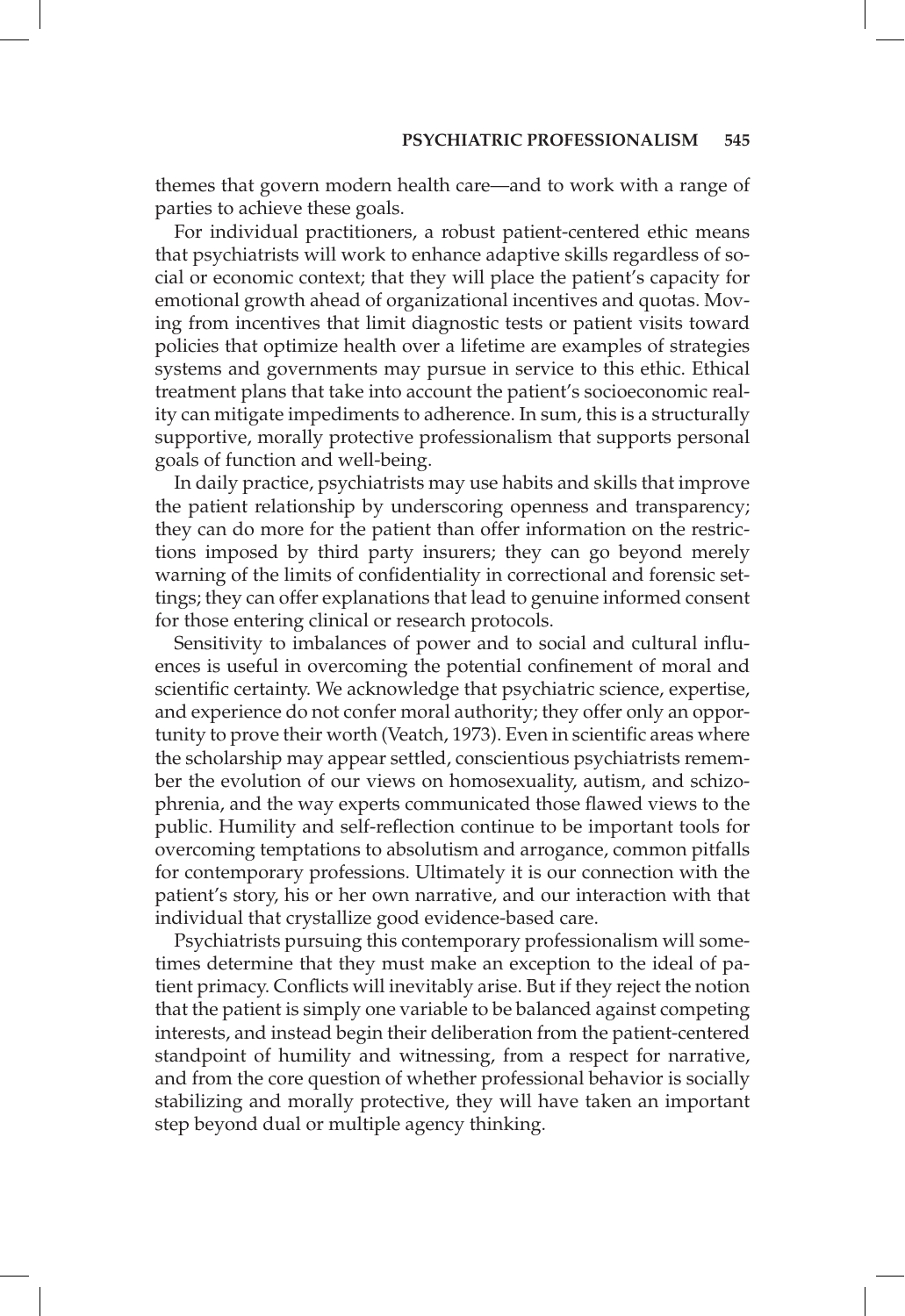#### **CONCLUSION**

Expanding on views recognizable from *The Perspectives of Psychiatry* (McHugh & Slavney, 1998) and Robust Professionalism (Candilis, Weinstock, & Martinez, 2007), we advance a concept of psychiatric professionalism that maintains a steady focus on the primacy of the patient. We ask whether our profession has too easily accepted the notion of role theory as a cardinal consideration—splitting roles and parceling out obligations according to the situation—as the best that psychiatrists can achieve. We appeal instead to a definition of professionalism that is more enduringly stable and morally protective. We recommend moving away from the splintering of roles and mitigation of conflicts of interest and toward a unitary foundation for contemporary patientcentered psychiatric practice.

#### **REFERENCES**

- American Psychiatric Association. (2006). *Practice guideline for the treatment of patients with substance use disorders* (2nd ed., pp. 316-317). Washington, DC: Author.
- Aristotle. (350 b.c.e.). *The Nicomachean ethics* (Further rev. ed., 2004). (H. Tredennick, Ed., & J. A. K. Thompson, Trans.). London: Penguin.
- Bradley, F. H. (1876). *Ethical studies* (2nd ed.). Oxford, England: Oxford University Press.
- Candilis, P. J., Weinstock, R., & Martinez, R. (2007). Robust professionalism: Beyond role. In P. J. Candilis, R. Weinstock, & R. Martinez (Eds.), *Forensic ethics and the expert witness* (pp. 97-122). Boston, MA: Springer.
- Cappola, A. R., & Fitzgerald, G. A. (2015). Confluence, not conflict of interest: Name change necessary. *JAMA: Journal of the American Medical Association, 314*(17), 1791-1792.
- Dyer, A. R. (1988). *Ethics and psychiatry: Toward professional definition*. Washington DC: American Psychiatric Press.
- Frankl, V. E. (1946). *Man's search for meaning: An introduction to logotherapy* (I. Lasch, Trans.). Boston, MA: Beacon Press.
- Gray, S. H. (1999, August). *Impact of military confidentiality policy on psychotherapeutic technique*. Poster presented at the Army Behavioral Sciences Short Course, Bethesda, MD. http://jaffee-redmond.org/docs/gray-mil.htm
- [G](http://guilfordjournals.com/action/showLinks?doi=10.1521%2Fpdps.2018.46.4.537&system=10.1521%2Fjaap.2009.37.3.415&citationId=p_9)ray, S. (2009). Evidence and narrative in contemporary psychiatry. *Journal of the American Academy of Psychoanalysis and Dynamic Psychiatry, 37*(3), 415-420.
	- Greenhalgh, T. (1999). Narrative based medicine in an evidence based world. *BMJ: British Medical Journal, 318*(7179), 323-325.
	- Greenhalgh T., & Hurwitz, B. (Eds.). (1998). *Narrative based medicine*. London: BMJ Books.
	- Griffith, E. E. H. (1998). Ethics in forensic psychiatry: A cultural response to Stone and Appelbaum. *Journal of the American Academy of Psychiatry and the Law, 26*(2), 171-184.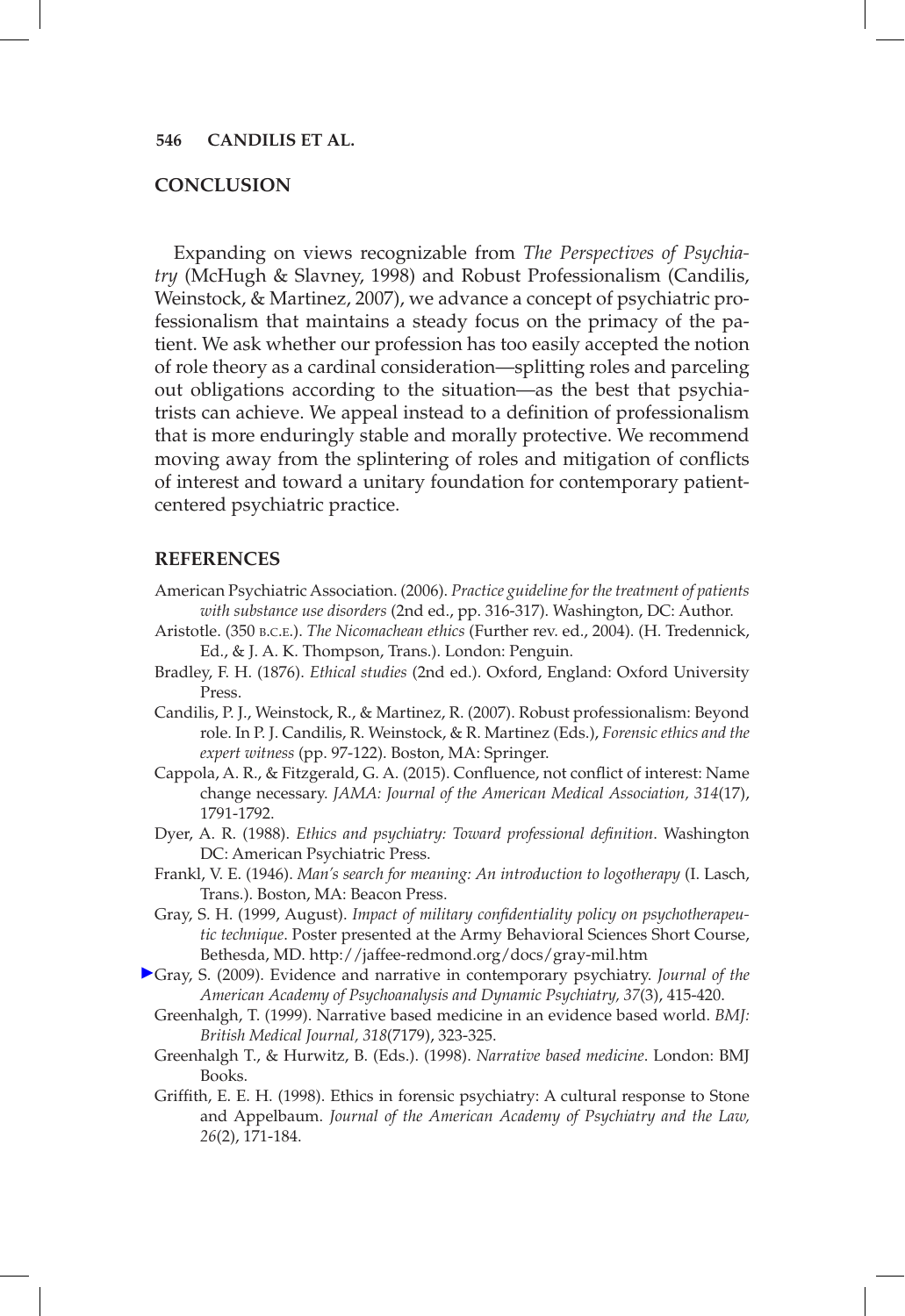- Guttmacher Institute. (2017). *State laws and policies: Counseling and waiting periods for abortion*. Retrieved February 03, 2017 from https://www.guttmacher.org/ state-policy/explore/counseling-and-waiting-periods-abortion
- Hartzband, P., & Groopman, J. (2014, November 19). How medical care is being corrupted. *The New York Times*, p. A25.
- Haupt, M. B. (2014). *The vital role of state psychiatric hospitals* (J. Parks & A. Q. Radke, Eds.; Technical Report No. 18). Alexandria, VA: National Association of State Mental Health Program Directors Medical Directors Council Publications and Reports.
- Howe, E. G. (1989). Confidentiality in the military. *Behavioral Sciences and the Law, 7*(3), 317-337.
- Ikkos, G., McQueen. D., & St. John-Smith, P. (2011). Psychiatry's contract with society: What is expected? *Acta Psychiatrica Scandinavica, 124*, 1-3.
- International Health Conference. (2002). Constitution of the World Health Organization. 1946. *Bulletin of the World Health Organization, 80*(12), 983-984.
- Kant, I. (1785). *Groundwork of the metaphysics of morals* (Rev. ed.). (M. Gregor & J. Timmermann, Trans.). Cambridge, England: Cambridge University Press.
- Kim, E. H., & Gray, S. H. (2009). Challenges presenting in transference and countertransference in the psychodynamic psychotherapy of a military service member. *Journal of the American Academy of Psychoanalysis and Dynamic Psychiatry, 37*(3), 421-437.
	- Lazarus, A. (2010). The clinical voice of managed care hits a sour note. *Physician Executive, 36*(5), 4-6.
	- Martinez, R. (2014, October). *Witnessing as a duty of professionalism*. Paper presented at the meeting of the American Academy of Psychiatry and the Law, Chicago, IL.
	- McHugh, P. R., & Slavney, P. R. (1998). *The perspectives of psychiatry* (2nd ed.). Baltimore, MD: Johns Hopkins University Press.
	- Menchaca, A., Pérez, O., & Peralta, A. (2007). Intermittent-continuous eclectic therapy: A group approach for borderline personality disorder. *Journal of Psychiatric Practice*, *13*(4), 281-284.
	- Mental Health Reform Act of 2015, S. 1945, 114th Cong. (2015). Retrieved from Pro-Quest Congressional Database.
	- Patient Protection and Affordable Care Act, 42 U.S.C. §18001. (2010).
	- Peabody, F. W. (1927). The care of the patient. *JAMA: Journal of the American Medical Association, 88*(12), 877-882.
	- Roberts, L. W., & Hoop, J. G. (2008). *Professionalism and ethics: Q & A self-study guide for mental health professionals*. Washington, DC: American Psychiatric Publishing.
	- Rousseau, J. J. (1762). *On the social contract* (G. Cole, Trans.). New York: Dover Publications.
	- Veatch, R. M. (1973). Generalization of expertise. *The Hastings Center Studies, 1*(2), 29-40.
	- Ward, T. (2013). Addressing the dual relationship problem in forensic and correctional practice. *Aggression and Violent Behavior, 18*(1), 92-100.
	- Wiesel, E. (1960). *Night* (S. Rodway, Trans.). New York: Bantam Books.
	- Wolgast, E. (1992). *Ethics of an artificial person: Lost responsibility in professions and organizations*. Stanford, CA: Stanford University Press.
	- Wollschlaeger v. Governor of Florida, 760 F.3d 1195 (11th Cir. 2014).